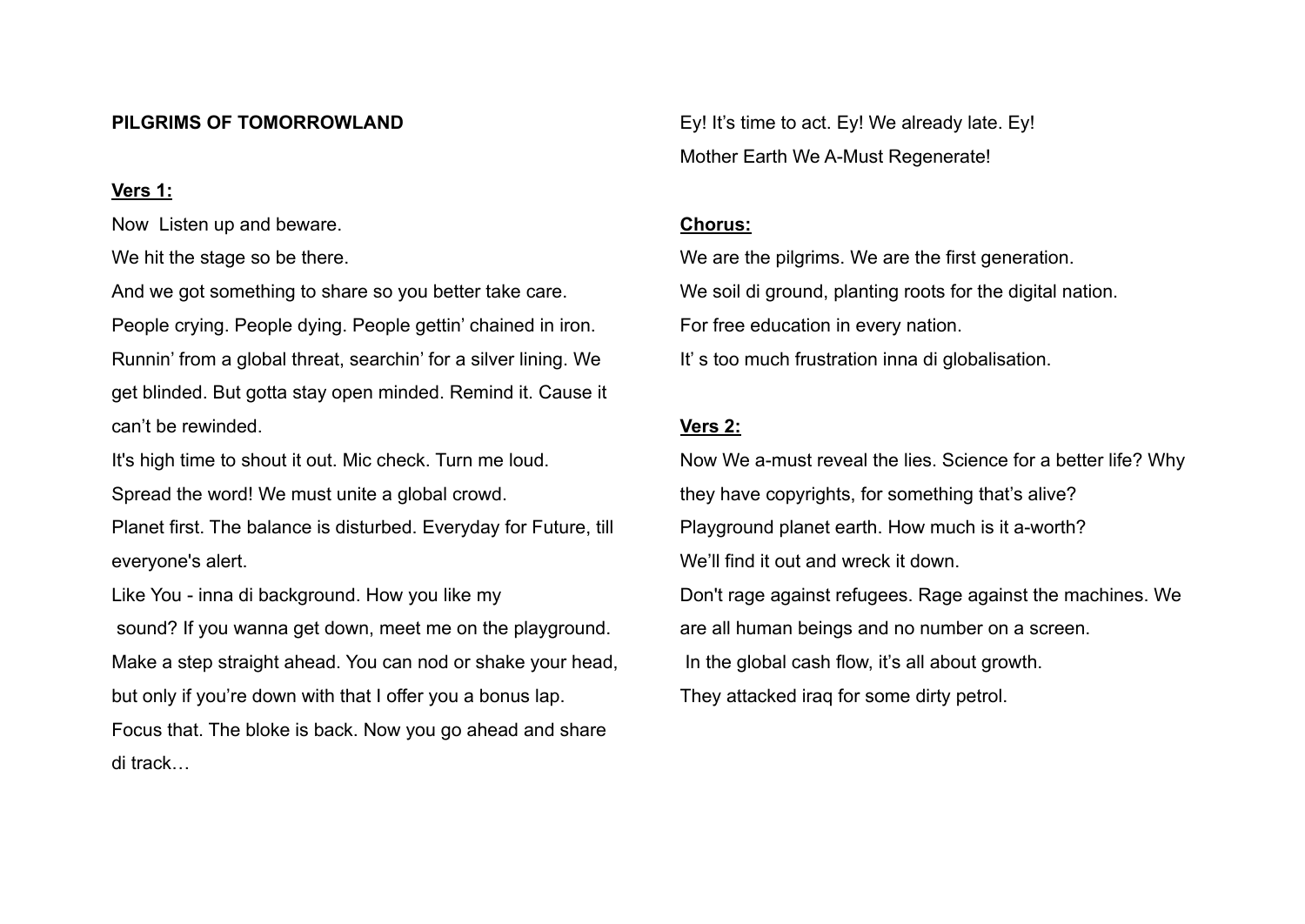If united states can not unite with nations, how can they be a force of democratization? Ey! We Are the first generation. Ey! The Re-Generation.

### **Chorus:**

We are di pilgrims. We are di first generation.

We soil di ground, planting roots for the digital nation. For free education, in every nation.

It's too much frustration inna di globalisation.

# **C-Part:**

Ey! It's time to act. Ey! Before it's too late. Ey! Mother Earth We A-Must Regenerate! Settle Down. Settle Down. Settle Down. Soil di ground. Soil di ground. Soil di ground. We are di first very first generation, to accomplish the regeneration.

## **Chorus:**

We are di pilgrims. We are di first generation. We soil the ground, planting roots for the digital nation. For free education, in every nation. It's too much frustration inna di globalisation...

We are di pilgrims. We are di first generation. We soil di ground, planting roots for the digital nation. For free education, in every nation.

It's too much frustration inna di globalisation...

We are di pilgrims.

We soil di ground, planting roots for the digital nation. For free education.

It's too much frustration inna di globalisation

We are di pilgrims. We soil di ground, planting roots for the digital nation. For free education.

We the Re-Generation.